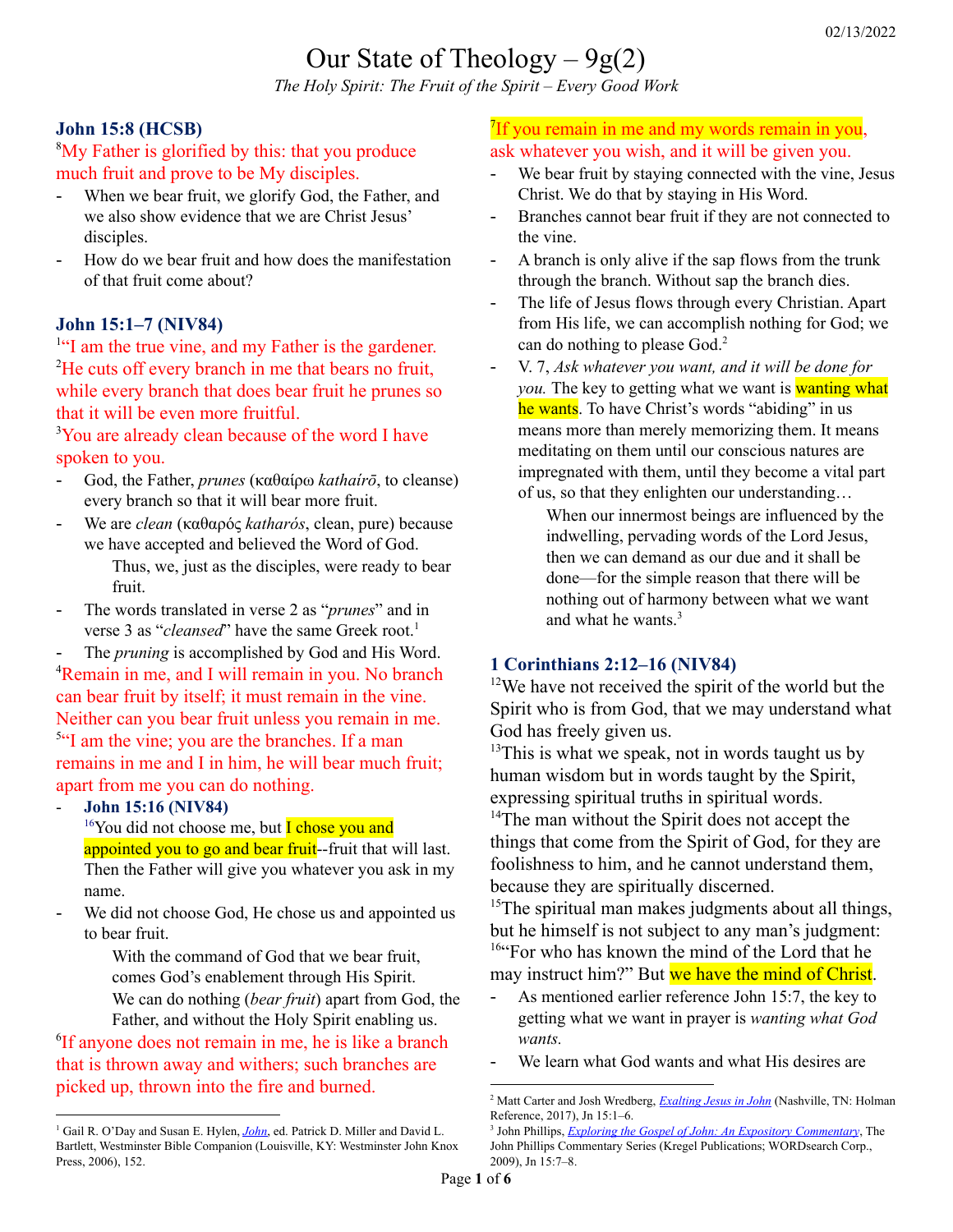through the Word of God.

When Scripture says that we have the mind of Christ, it is not meaning a mystical experience of thinking Christ's direct thoughts.

> The verse implies that we and *all* God's people can understand spiritual truths and spiritual wisdom in a way similar to the way the Lord knows them.<sup>4</sup> Those spiritual truths and spiritual wisdom are within the pages of Scripture.

### **2 Timothy 3:16–17 (NIV84)**

<sup>16</sup>All Scripture is God-breathed and is useful for teaching, rebuking, correcting and training in righteousness,

<sup>17</sup>so that the man of God may be thoroughly equipped for every good work.

If you want to know what God thinks about anything, read His Word. Don't be waiting for some mystical thought to come floating into your head. God's total and complete revelation for us is written in God's Word, the Bible.

> *Mysticism* = the belief that direct knowledge of God, spiritual truth, or ultimate reality can be attained through subjective experience (such as intuition or insight). – *Merriam Webster Dictionary*

#### - **2 Peter 1:20-21 (NIV84)**

 $20$ Above all, you must understand that no prophecy of Scripture came about by the prophet's own interpretation.

 $2^{1}$ For prophecy never had its origin in the will of man, but men spoke from God as they were carried along by the Holy Spirit.

God is not giving out any new revelation. God gave his complete revelation when He, through His Holy Spirit, divinely inspired and guided specially-chosen men to write the sixty-six books of the Bible.

- "*All Scripture*" is "*writing*," γραφή; is complete and expressed exclusively in written form. It is not expressed orally apart from what has already been written in God's Word.

> The pen traces words and combines these into sentences and paragraphs.

These words convey the thought.

- Erase the words, and the thought disappears.
- These are not *Woerter*, vocables, but *Worte*, words expressing thoughts. This is *Verbal Inspiration*.

*The Holy Spirit: The Fruit of the Spirit – Every Good Work* It is before us on every written page of the Book.

- *There is no other divine inspiration*.

The thought cannot be separated from the words which are its vehicles.

To speak of an inspiration of thought that is *not* an inspiration of the words is to disregard what the Scriptures show us as a fact.<sup>5</sup>

- The *written* words of Scripture that came from the voice (*vocable*) of God is the *divine inspiration* and *revelation* that we are to heed.

> To speak an inspiration of thought that is *not* an inspiration of the words [*that were written*] is to disregard what the Scriptures show us as a fact. A thought apart from the *written* Scriptures is not divinely inspired.

- V. 16 says, All *Scripture.* Middle English from Latin *scriptura* 'writings'; *script* – 'written.'

> The word *Scripture* means sacred *writings,* not *vocalized thoughts.*

All the *sacred writings* of Christianity contained in the *Bible* is God-breathed or divinely-inspired, not *vocalized thoughts* that come from your mind.

*Thoroughly equipped for every good work.* The man of God, he who belongs to God, may be fitted up as having been "fully fitted for every good work" whether it be to teach, to refute, to raise up somebody, to educate.

- All these which are received by the man of God from the inspired Scripture and make him such a man, he, in turn, dispenses to others; this is the meaning of "*every good* (beneficial) *work*."
- This is plain: "all Scripture, inspired of God," is intended for every man of God so as to make him fit and not for the clergy alone who are to dispense this or that to others.<sup>6</sup>
- The Scripture is thus absolutely incomparable; no other book, library, or anything else in the world is able to make a lost sinner wise for salvation; no other Scripture, since it lacks inspiration of God whatever profit it may otherwise afford, is **profitable for these** ends:

teaching us the true saving facts refuting the lies and the delusions that deny these facts—

restoring the sinner or fallen Christian to an

<sup>4</sup> W. Harold Mare, "1 [Corinthians,"](https://ref.ly/logosres/ebc10?ref=Bible.1Co2.16&off=588&ctx=+mind+of+the+Lord.%E2%80%9D+~The+verse+implies+th) in *The Expositor's Bible Commentary: Romans through Galatians*, ed. Frank E. Gaebelein, vol. 10 (Grand Rapids, MI: Zondervan Publishing House, 1976), 203.

<sup>5</sup> R. C. H. Lenski, *The [Interpretation](https://ref.ly/logosres/lenski09?ref=Bible.2Ti3.16&off=8817&ctx=ve+already+lost+it.%0a~%E2%80%9CAll+Scripture%E2%80%9D+is+%E2%80%9C) of St. Paul's Epistles to the Colossians, to the [Thessalonians,](https://ref.ly/logosres/lenski09?ref=Bible.2Ti3.16&off=8817&ctx=ve+already+lost+it.%0a~%E2%80%9CAll+Scripture%E2%80%9D+is+%E2%80%9C) to Timothy, to Titus and to Philemon* (Columbus, OH: Lutheran Book Concern, 1937), 844–845.

<sup>6</sup> R. C. H. Lenski, *The [Interpretation](https://ref.ly/logosres/lenski09?ref=Bible.2Ti3.17&off=1600&ctx=God+in+some+office.+~This+is+plain%3a+%E2%80%9Call+) of St. Paul's Epistles to the Colossians, to the [Thessalonians,](https://ref.ly/logosres/lenski09?ref=Bible.2Ti3.17&off=1600&ctx=God+in+some+office.+~This+is+plain%3a+%E2%80%9Call+) to Timothy, to Titus and to Philemon* (Columbus, OH: Lutheran Book Concern, 1937), 847-848.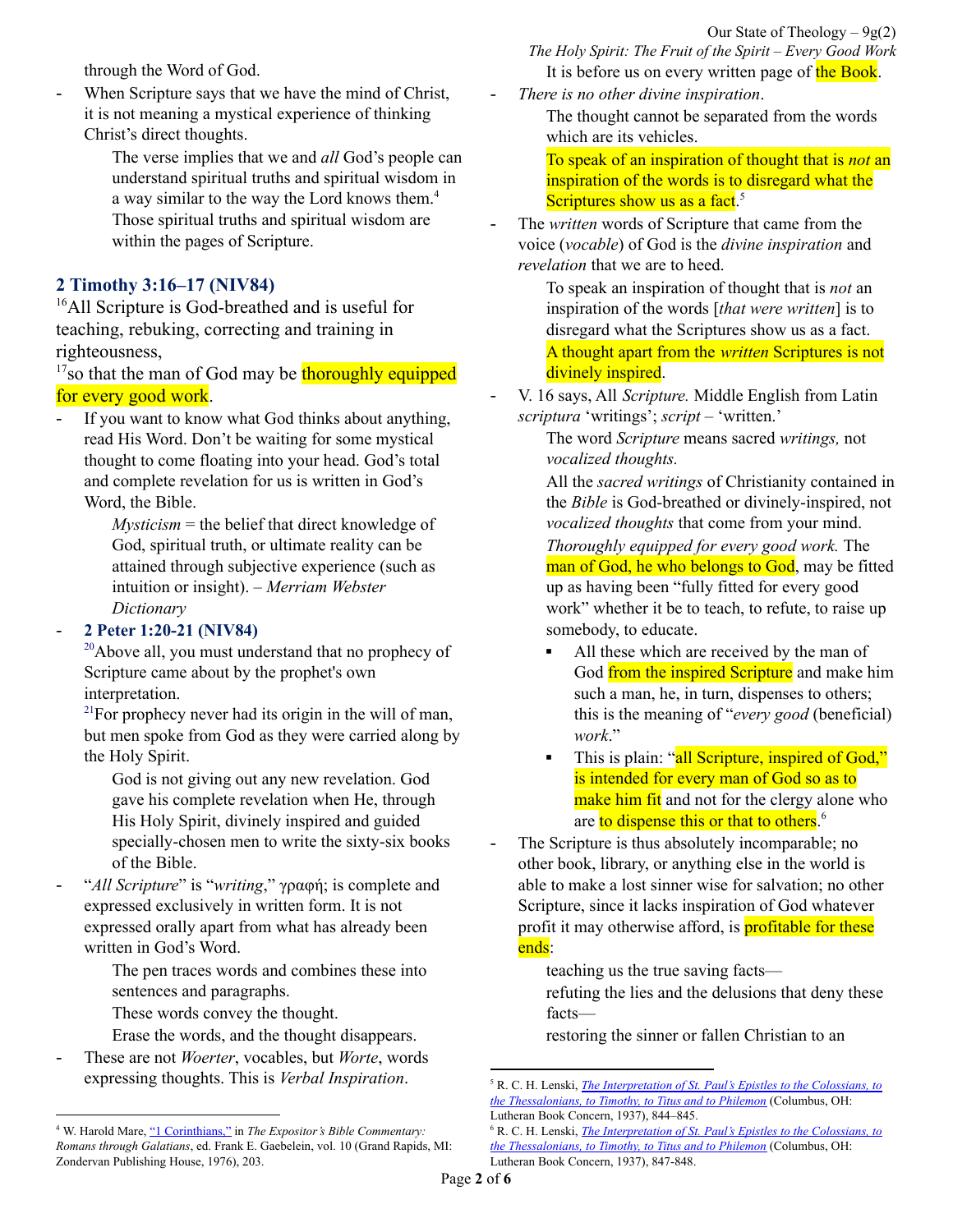Our State of Theology  $-9g(2)$ *The Holy Spirit: The Fruit of the Spirit – Every Good Work*

upright position—

educating, training, disciplining one in genuine righteousness.

The character of the source (God-inspired) is matched by the profit produced; the profit attests the character of the source.<sup>7</sup>

# **1 Corinthians 3:1–15 (NIV84)**

<sup>1</sup>Brothers, I could not address you as spiritual but as worldly—mere infants in Christ.

<sup>2</sup>I gave you milk, not solid food, for you were not yet ready for it. Indeed, you are still not ready.

<sup>3</sup>You are still worldly. For since there is jealousy and quarreling among you, are you not worldly? Are you not acting like mere men?

<sup>4</sup>For when one says, "I follow Paul," and another, "I follow Apollos," are you not mere men?

<sup>5</sup>What, after all, is Apollos? And what is Paul? Only servants, through whom you came to believe—as the Lord has assigned to each his task.

<sup>6</sup>I planted the seed, Apollos watered it, but God made it grow.

<sup>7</sup>So neither he who plants nor he who waters is anything, but only God, who makes things grow.

<sup>8</sup>The man who plants and the man who waters have one purpose, and each will be rewarded according to his own labor.

<sup>9</sup>For we are God's fellow workers; you are God's field, God's building.

 $10By$  the grace God has given me, I laid a foundation as an expert builder, and someone else is building on it. But each one should be careful how he builds.

 $11$ For no one can lay any foundation other than the one already laid, which is Jesus Christ.

<sup>12</sup>If any man builds on this foundation using gold, silver, costly stones, wood, hay or straw,

 $13$ his work will be shown for what it is, because the Day will bring it to light. It will be revealed with fire, and the fire will test the quality of each man's work.

<sup>14</sup>If what he has built survives, he will receive his reward.

<sup>15</sup>If it is burned up, he will suffer loss; he himself will be saved, but only as one escaping through the flames.

- V. 13, Not every *good work* in our eyes is *good.* What we define *good* is not always the same as what God defines *good.*

Matthew 7:21-23 exemplifies: although someone may believe they were doing good works, in the sight of God, they were not *good.*

# **Hebrews 6:4–12 (NIV84)**

<sup>4</sup>It is impossible for those who have once been enlightened, who have tasted the heavenly gift, who have shared in the Holy Spirit,

<sup>5</sup>who have tasted the goodness of the word of God and the powers of the coming age,

<sup>6</sup>if they fall away, to be brought back to repentance, because to their loss they are crucifying the Son of God all over again and subjecting him to public disgrace.

- This passage describes professors of faith who are within the church community—church members, as we would say today—who experience the benefits of God's blessing in the church without ever personally committing themselves to faith in Christ.<sup>8</sup>
- There are those who *possessed* faith as well as those who only *professed* faith.

This passage describes those within the church community who only *professed* faith but did not *possess* the faith.

<sup>7</sup>Land that drinks in the rain often falling on it and that produces a crop useful to those for whom it is farmed receives the blessing of God.

<sup>8</sup>But land that produces thorns and thistles is worthless and is in danger of being cursed. In the end it will be burned.

<sup>9</sup>Even though we speak like this, dear friends, we are confident of better things in your case—things that accompany salvation.

 $10$ God is not unjust; he will not forget your work and the love you have shown him as you have helped his people and continue to help them.

 $11$ We want each of you to show this same diligence to the very end, in order to make your hope sure.

 $12$ We do not want you to become lazy, but to imitate those who through faith and patience inherit what has been promised.

Some people who appear to be saved actually might not be.

> Warnings such as this one in Hebrews are aimed at people who persist in a life of sin while claiming to have faith in Christ.

Such people can expect to hear Jesus' statement

<sup>7</sup> R. C. H. Lenski, *The [Interpretation](https://ref.ly/logosres/lenski09?ref=Bible.2Ti3.16&off=1481&ctx=four+great+phrases.%0a~The+Scripture+is+thu) of St. Paul's Epistles to the Colossians, to the [Thessalonians,](https://ref.ly/logosres/lenski09?ref=Bible.2Ti3.16&off=1481&ctx=four+great+phrases.%0a~The+Scripture+is+thu) to Timothy, to Titus and to Philemon* (Columbus, OH: Lutheran Book Concern, 1937), 841.

<sup>8</sup> Richard D. Phillips, *[Hebrews](https://ref.ly/logosres/rec79heb?ref=Bible.Heb6.4-8&off=12974&ctx=+point+is+the+same.+~This+passage+describ)*, ed. Richard D. Phillips, Philip Graham Ryken, and Daniel M. Doriani, Reformed Expository Commentary (Phillipsburg, NJ: P&R Publishing, 2006), 191.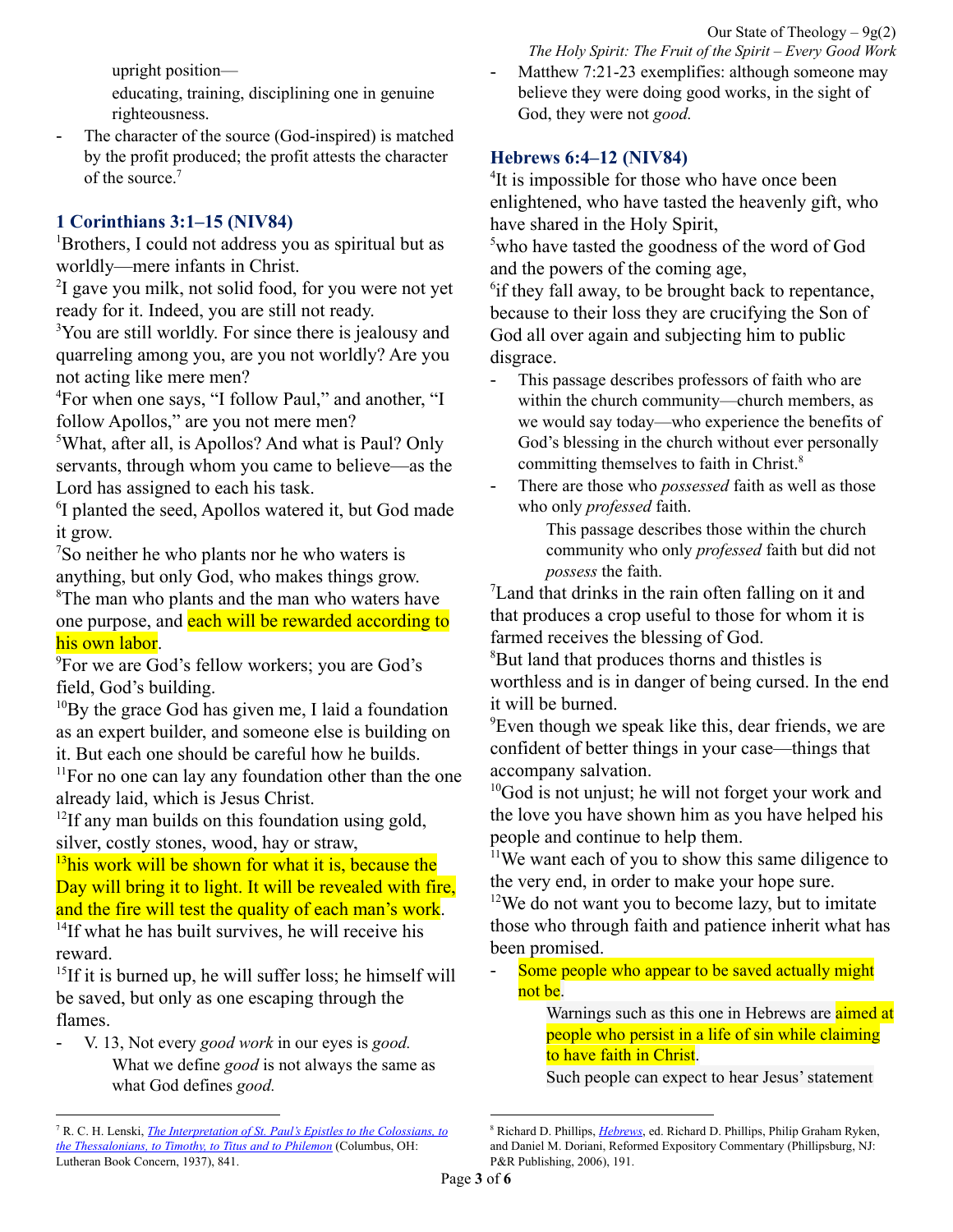from Matt 7:23 that he never knew them.<sup>9</sup>

- V. 9, The better things or *better works* are those that accompany or is in line with salvation: things of *eternal value.*

# **Luke 16:13–15 (NIV84)**

<sup>13"</sup>No servant can serve two masters. Either he will hate the one and love the other, or he will be devoted to the one and despise the other. You cannot serve both God and Money."

<sup>14</sup>The Pharisees, who loved money, heard all this and were sneering at Jesus.

 $<sup>15</sup>$ He said to them, "You are the ones who justify</sup> yourselves in the eyes of men, but God knows your hearts. What is highly valued among men is detestable in God's sight.

#### - **Luke 16:15 (NLT2)**

<sup>15</sup>Then he said to them, "You like to appear righteous" in public, but God knows your hearts. What this world honors is detestable in the sight of God.

The thing that men thus deem high, look up to, admire, boast of in themselves, glory in, is not only low but utterly abhorrent in God's eyes.

> The more the Pharisees managed to get exaltation among men, the more abominable they made themselves before God. 10

### **Ephesians 2:10 (HCSB)**

<sup>10</sup>For we are His creation, created in Christ Jesus for good works, which God prepared ahead of time so that we should walk in them.

- "*Good works*" are such as God adjudges as good and not the world in its superficial judgment.

> They are all of the thoughts, words, and deeds in which the righteousness and the holiness of the new life manifest themselves.

> Such works are an utter impossibility before our quickening; only the new creation in Christ Jesus is able to bring them forth. $<sup>11</sup>$ </sup>

Good works are part of God's plan.

They are not the *price* of salvation, but the *proof*. The believer is not saved as a result of good works; good works are the result of salvation. They are the result of God's working in the believer's heart.

Our State of Theology  $-9g(2)$ *The Holy Spirit: The Fruit of the Spirit – Every Good Work* They are the evidence that he is alive from the dead.

They are the proof of the glorious togetherness that exists between the believer and the Savior. 12

- Good works neither produce or earn salvation; they are a result of salvation.

> Although they have no part in gaining salvation, **good works** have a great deal to do with living out salvation. No **good works** can produce salvation, but many **good works** are produced by salvation. 13

- Good works are a by-product (fruit) of the regenerated (*born anew*) person.
- As 2 Timothy 3:16-17 tells us, all Scripture is useful to us so that we may be *thoroughly equipped for every good work* or so that we may bear fruit.

Scripture, God's *written Word,* equips us for every good work by defining what a *good work* is. Unless a person knows what *good* is, they may pursue a course of conduct that is not good in God's eyes, even though that person believes he is doing good.

#### **Isaiah 5:20 (NIV84)**

 $20$ Woe to those who call evil good and good evil, who put darkness for light and light for darkness, who put bitter for sweet and sweet for bitter.

We have a generation of people today, who have turned morality around, and upside down on its head. And what God calls *good*, they call *evil*; and, what God calls *evil*, they call *good.* It's a moral depravity. And we in America have reached the very bottom of the garbage can, where people have gone from a dynamic conscience, to a defiled conscience, to a deadened conscience, to a depraved conscience. 14

### **Psalm 73:1-28 (NIV84)**

A psalm of Asaph.

<sup>1</sup>Surely God is good to Israel, to those who are pure in heart.

<sup>2</sup>But as for me, my feet had almost slipped; I had nearly lost my foothold.

<sup>3</sup>For I envied the arrogant when I saw the prosperity of the wicked.

<sup>4</sup>They have no struggles; their bodies are healthy and strong.

<sup>9</sup> John D. Barry, Douglas Mangum, et al., *[Faithlife](https://ref.ly/logosres/fsb?ref=Bible.Heb6.4-8&off=920&ctx=he+possibility+that+~some+people+who+appe) Study Bible* (Bellingham, WA: Lexham Press, 2012, 2016), Heb 6:4–8.

<sup>10</sup> R. C. H. Lenski, *The [Interpretation](https://ref.ly/logosres/lenski03?ref=Bible.Lk16.15&off=2123&ctx=self-justification.+~The+thing+that+men+t) of St. Luke's Gospel* (Minneapolis, MN: Augsburg Publishing House, 1961), 838–839.

<sup>11</sup> R. C. H. Lenski, *The [Interpretation](https://ref.ly/logosres/lenski08?ref=Bible.Eph2.10&off=3307&ctx=untur+justificatum.+~%E2%80%9CGood+works%E2%80%9D+are+suc) of St. Paul's Epistles to the Galatians, to the Ephesians and to the [Philippians](https://ref.ly/logosres/lenski08?ref=Bible.Eph2.10&off=3307&ctx=untur+justificatum.+~%E2%80%9CGood+works%E2%80%9D+are+suc)* (Columbus, O.: Lutheran Book Concern, 1937), 426–427.

<sup>12</sup> John Phillips, *Exploring Ephesians & [Philippians:](https://ref.ly/logosres/jpcs70eph01?ref=Bible.Eph2.10&off=159&ctx=ould+walk+in+them.%E2%80%9D%0a~Good+works+are+part+) An Expository*

*[Commentary](https://ref.ly/logosres/jpcs70eph01?ref=Bible.Eph2.10&off=159&ctx=ould+walk+in+them.%E2%80%9D%0a~Good+works+are+part+)*, The John Phillips Commentary Series (Kregel Publications; WORDsearch Corp., 2009), Eph 2:10.

<sup>&</sup>lt;sup>13</sup> John F. MacArthur Jr., *[Ephesians](https://ref.ly/logosres/ephmntc?ref=Bible.Eph2.10&off=166&ctx=k+in+them.+(%EF%BB%BF2%3a10%EF%BB%BF)%0a~Although+they+have+n)*, MacArthur New Testament Commentary (Chicago: Moody Press, 1986), 62.

<sup>14</sup> Adrian Rogers, "How to Have a Good [Conscience,"](https://ref.ly/logosres/drnrgrssrmnrchv?ref=Bible.1Ti1.18-19&off=49135&ctx=er!%E2%80%9D+(Isaiah+5%3a20).+~We+have+a+generation) in *Adrian Rogers Sermon Archive* (Signal Hill, CA: Rogers Family Trust, 2017), 1 Ti 1:18–19.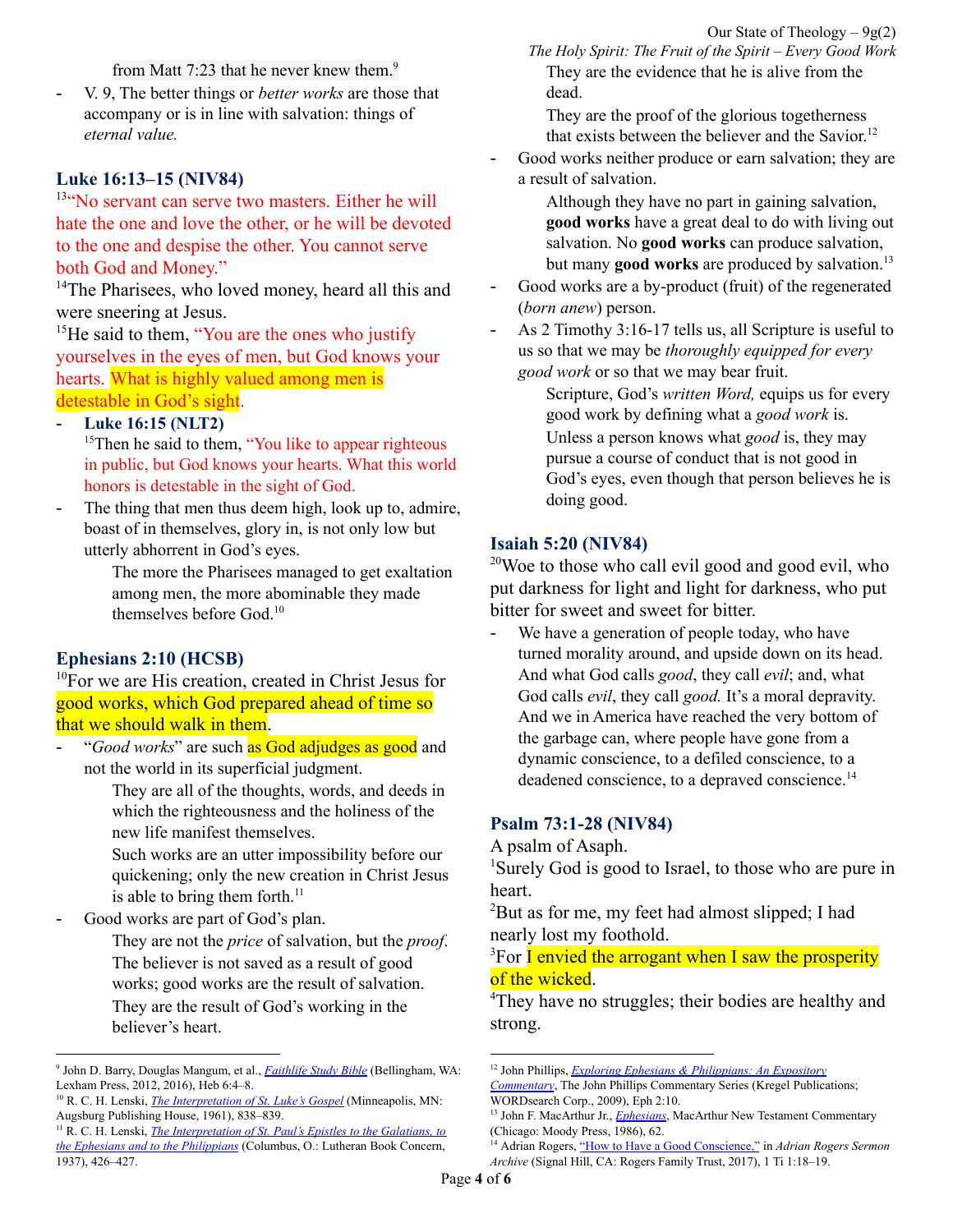<sup>5</sup>They are free from the burdens common to man; they are not plagued by human ills.

<sup>6</sup>Therefore pride is their necklace; they clothe themselves with violence.

<sup>7</sup>From their callous hearts comes iniquity; the evil conceits of their minds know no limits.

<sup>8</sup>They scoff, and speak with malice; in their arrogance they threaten oppression.

<sup>9</sup>Their mouths lay claim to heaven, and their tongues take possession of the earth.

 $10$ Therefore their people turn to them and drink up waters in abundance.

<sup>11</sup>They say, "How can God know? Does the Most High have knowledge?"

 $12$ This is what the wicked are like— always carefree, they increase in wealth.

 $13$ Surely in vain have I kept my heart pure; in vain have I washed my hands in innocence.

<sup>14</sup>All day long I have been plagued; I have been punished every morning.

<sup>15</sup>If I had said, "I will speak thus," I would have betrayed your children.

<sup>16</sup>When I tried to understand all this, it was oppressive to me

<sup>17</sup>till I entered the sanctuary of God; then I understood their final destiny.

<sup>18</sup>Surely you place them on slippery ground; you cast them down to ruin.

<sup>19</sup>How suddenly are they destroyed, completely swept away by terrors!

 $^{20}$ As a dream when one awakes, so when you arise, O Lord, you will despise them as fantasies.

<sup>21</sup>When my heart was grieved and my spirit embittered,

 $^{22}$ I was senseless and ignorant; I was a brute beast before you.

 $2<sup>3</sup>$ Yet I am always with you; you hold me by my right hand.

<sup>24</sup>You guide me with your counsel, and afterward you will take me into glory.

<sup>25</sup>Whom have I in heaven but you? And earth has nothing I desire besides you.

 $26$ My flesh and my heart may fail, but God is the strength of my heart and my portion forever.

 $27$ Those who are far from you will perish; you destroy all who are unfaithful to you.

 $^{28}$ But as for me, it is good to be near God. I have made the Sovereign LORD my refuge; I will tell of all your deeds.

- Asaph's basic premise was correct: God is good. But

*The Holy Spirit: The Fruit of the Spirit – Every Good Work* when he pondered the success of the wicked and the sorrows of the righteous, he began to falter in his faith.

It seemed that he was wasting his time and energy being faithful to God because the unfaithful received all the blessings.

*He did not realize that what he called "good" was not what God would call "good."* He was walking by sight and not by faith.

The turning point came when he went into the sanctuary and **started looking at things from God's** viewpoint. *The important thing is not so much what you own or enjoy but where you are going*.

What good is an easy death (v. 4) if it ushers you into pain? (Hell)

When life seems unfair, take time to worship and get your spiritual vision properly focused.

Asaph realized that because he had God as his Refuge, he needed nothing else.

> He had more than the wicked, and what he had would last forever. God would hold him, guide him, strengthen him, satisfy his spiritual desires—and one day, take him to heaven!<sup>15</sup>

# **Ephesians 1:3–4a (NIV84)**

<sup>3</sup>Praise be to the God and Father of our Lord Jesus Christ, who has blessed us in the heavenly realms with every spiritual blessing in Christ.

<sup>4</sup>For he chose us in him before the creation of the world to be holy and blameless in his sight.

- Ephesians 2:10 tell us that God prepared good works ahead of time so that we should walk in them.
- What were those good works?
- V. 4, He chose us before the creation of the world *to be holy and blameless in his sight.*

Works that reflect us being holy and blameless in God's sight (not man's) are the good works that we should be walking in.

- *Kenneth H. Gray:* Christians are producing much political hot air about reclaiming the culture for God. I have fought in the culture wars against abortion, homosexuality, and moral relativism, and I was actively involved in politics. After exerting a lot of personal effort to reclaim the culture for Jesus, I came to the conclusion that he does not want it back. Yet with all the trouble that government propagates—using our tax dollars against us in the process—where is the supposed good? The good is what God calls good, not what people call good. Abortion is wrong, and homosexual sex is

<sup>15</sup> Warren W. Wiersbe, *With the Word Bible [Commentary](https://ref.ly/logosres/withword?ref=Bible.Ps73.1&off=152&ctx=d!%0aThe+philosopher.+~Asaph%E2%80%99s+basic+premis)* (Nashville: Thomas Nelson, 1991), Ps 73:1.